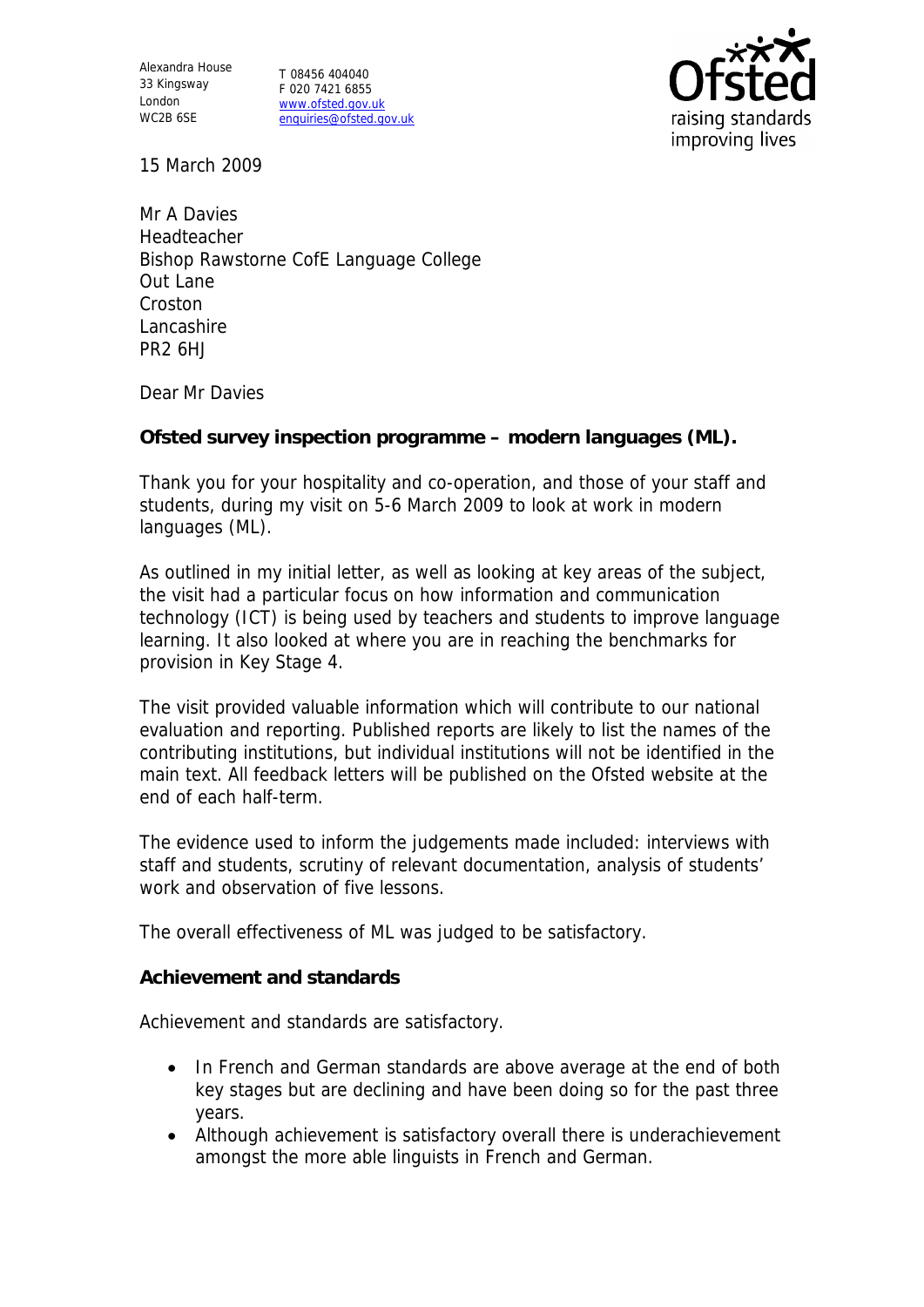- Lower attaining students entered for GCSE achieve above expectations in relation to their starting points, with more than 70 per cent attaining the higher grades. The proportion of the cohort entered for examination is very high at almost 99 per cent over the last three years, so that comparison with national figures is difficult. However the proportion achieving the highest grades is below average in French and German and has declined significantly in the same period.
- In Spanish standards are well above average with all candidates gaining the higher grades in GCSE examinations and almost 40 percent achieving the highest grades. This represents satisfactory achievement in relation to students' starting points.
- Girls achieve better than boys in French and German. There is no significant difference between the performance of boys and girls in Spanish.
- In French, German and Spanish students are competent in reading, writing and listening skills. However the skills of speaking and responding are significantly weaker. Although they are able to communicate information successfully, too often students rely on written notes and set phrases to communicate in the language being learned. As a result, their ability to manipulate the languages to suit their own needs, or to respond spontaneously, is severely restricted. Their pronunciation and intonation are also adversely affected. They have a satisfactory understanding of grammar and use an adequate range of vocabulary and structures.
- They write at length for a variety of purposes and are able to access information from a variety of texts. Their use of the language to write creatively is far more limited. Again, they are too dependent upon set phrases and written prompts to be adventurous with the languages they are learning.
- Students have a clear understanding of the importance of learning languages. Their behaviour is exemplary, they are very willing learners and are very keen to do well. However, despite their enthusiasm for learning languages, they display little enthusiasm or enjoyment in their lessons. Students say they would like more information about next steps in language learning.

**Quality of teaching and learning in ML**

The quality of teaching and learning is satisfactory with some weaknesses.

- Teachers' subject knowledge is satisfactory. Although teachers' knowledge of the languages they teach is generally good, their understanding of how students learn languages effectively is less secure.
- In the majority of lessons teachers use the languages being learned effectively so that listening skills are generally well developed and higher attaining students are challenged to interpret more complex or unfamiliar language for others.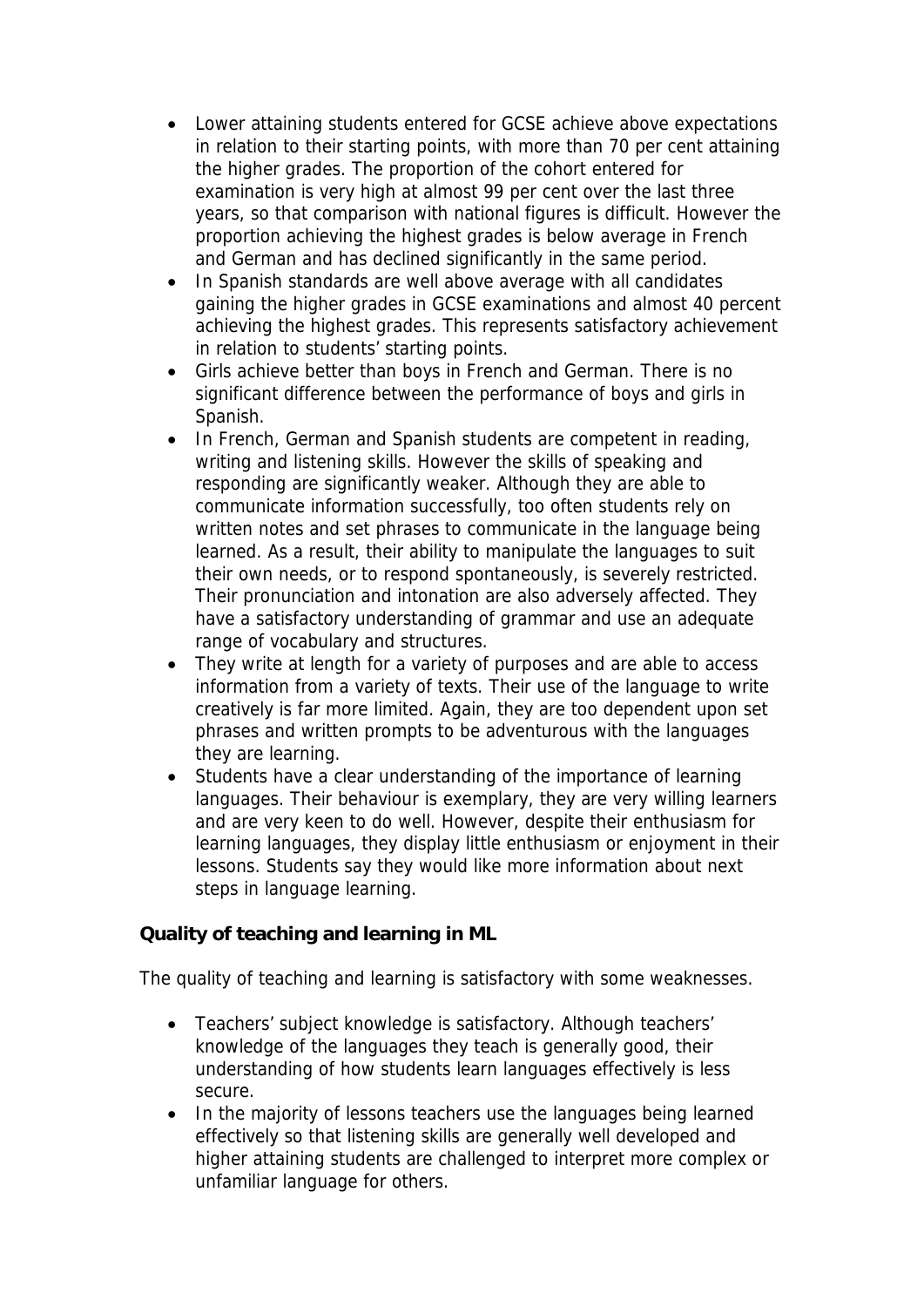- Although activities are sequenced so that students build on previous learning, activities are frequently dominated by the teacher and require little input from the students themselves. Activities lack variety and are often dull so that, although students are keen to learn, they are not excited by their learning nor are they encouraged to use the languages creatively.
- Students increase in confidence and competence in using the languages when they are given the opportunity to practise informally in pairs but these opportunities are often restricted to rehearsal, and opportunities for students to use the languages for real purposes are missed.
- Games and competition motivate and encourage the use of the languages in some lessons and students respond well.
- The emphasis upon reading, writing and listening in lessons results in students being competent in these skills. Nevertheless, opportunities to develop listening and reading techniques, especially at higher levels, are missed so that activities are little more than tests.
- Teachers do not always use assessment information effectively in lesson planning to meet the needs of groups of differing ability, too often placing too much reliance upon setting. As a result some lower attaining students have difficulty completing tasks successfully in the time allocated, whilst higher attaining students are not always adequately challenged.
- In the more effective lessons teachers use questioning well to assess understanding. Students are aware of assessment criteria and are able to track their own progress.
- Marking is regular and encouraging but does not always give detailed guidance about how to improve.

**Quality of the curriculum**

The quality of the curriculum is satisfactory.

- All students have access to French and German in both key stages.
- Some students also have access to Spanish but at present this is not available to all and the rationale for this is not clear. Plans are in place to address this.
- There is good provision for students with learning difficulties and/or disabilities and additional activities are provided for gifted and talented students. There is no evidence of disaffection.
- Students benefit from their contact with native speakers in both French and German to practise speaking and listening skills and to extend their knowledge of different cultures. Students themselves say they enjoy this and would like more.
- The college provides a variety of extra-curricular activities, including language clubs and visits abroad. A good proportion of students from all years participate in these.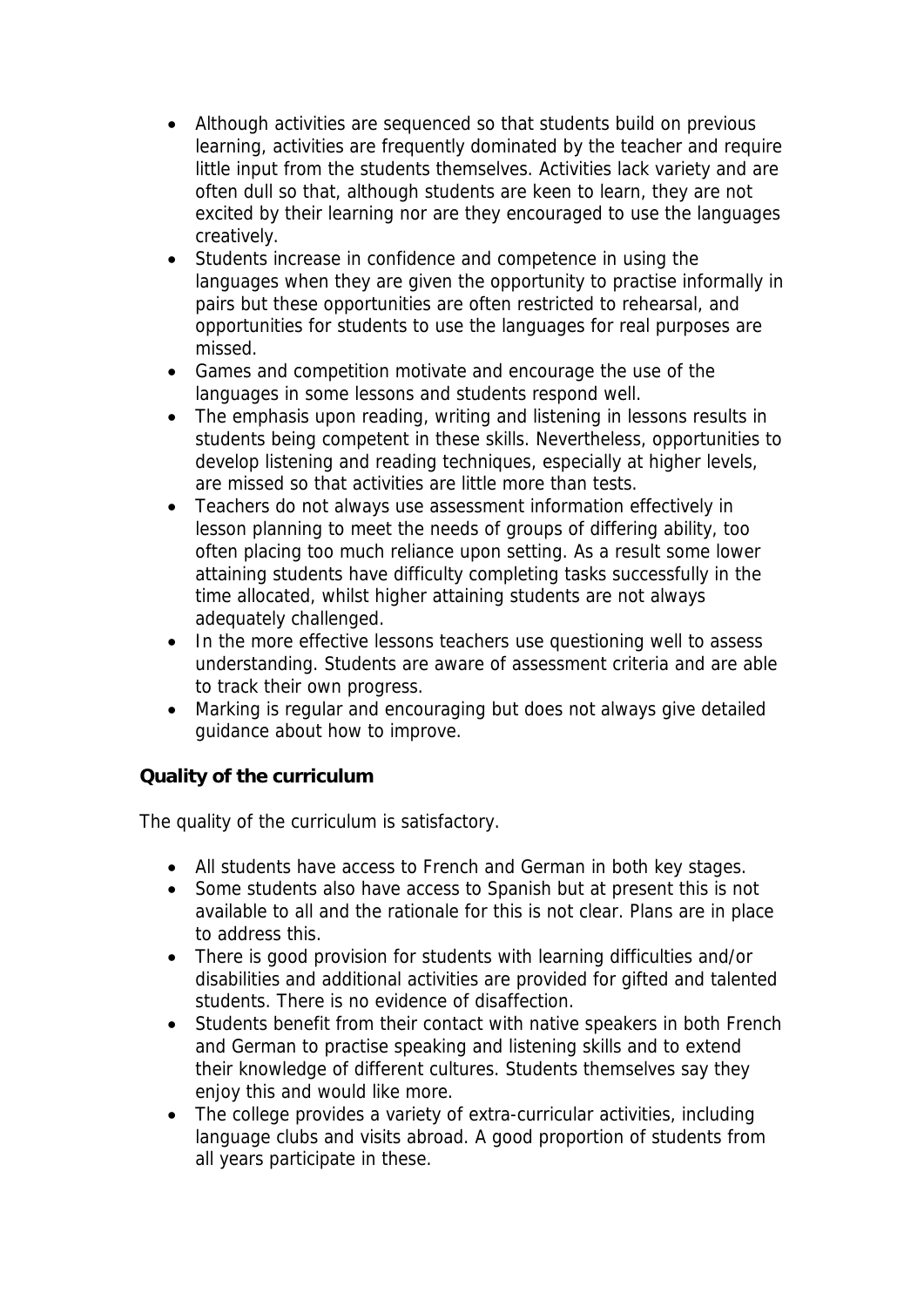- Curriculum planning to cater for students with differing language learning experience in their primary schools is at a very early stage of development, although the department is working with feeder primary schools to develop ML provision.
- The taught curriculum is too restricted in scope, however, and does not always effectively prepare able linguists for the next stage in their learning.
- The department has identified weaknesses in speaking and in the performance of the more able students. However the emphasis in lessons remains on reading, writing and listening. Expectations of the more able students remain too low and they are ill prepared for the next stage in learning.

**Leadership and management of ML**

Leadership and management are inadequate.

- The head teacher and the college's senior management team provide very strong support for ML and have a very clear commitment to enabling as many students as possible to continue their study of a language through Key Stage 4 and beyond, and for them to achieve as highly as possible. There is a very clear rationale for learning ML which students understand and share.
- Monitoring and evaluation of the department's performance by the senior leadership team are accurate.
- The college is playing an important role in language learning development across the local area in its capacity as a specialist college, for example through its work with primary feeder schools, partner institutions, the local colleges and university.
- Nevertheless, day to day leadership and management of languages are inadequate. Monitoring and evaluation of teaching fail to make an effective link between teaching and learning and do not identify clearly enough how standards can be raised or progress improved.
- As a result training needs are not effectively identified and improvement planning is not prioritised effectively.
- The department does not analyse the impact of its strategies to raise standards effectively and, as a result, standards are declining.

**How close the college is to reaching the benchmarks for language take-up in Key Stage 4**

- Take up in Key Stage 4 is compulsory for all students, and two languages are compulsory for more than half of the cohort.
- Approximately 20 per cent of students continue their study of a language post-16 to AS and A2 levels.
- There are no differences in take up between boys and girls at Key Stage 4 or between different groups of students.